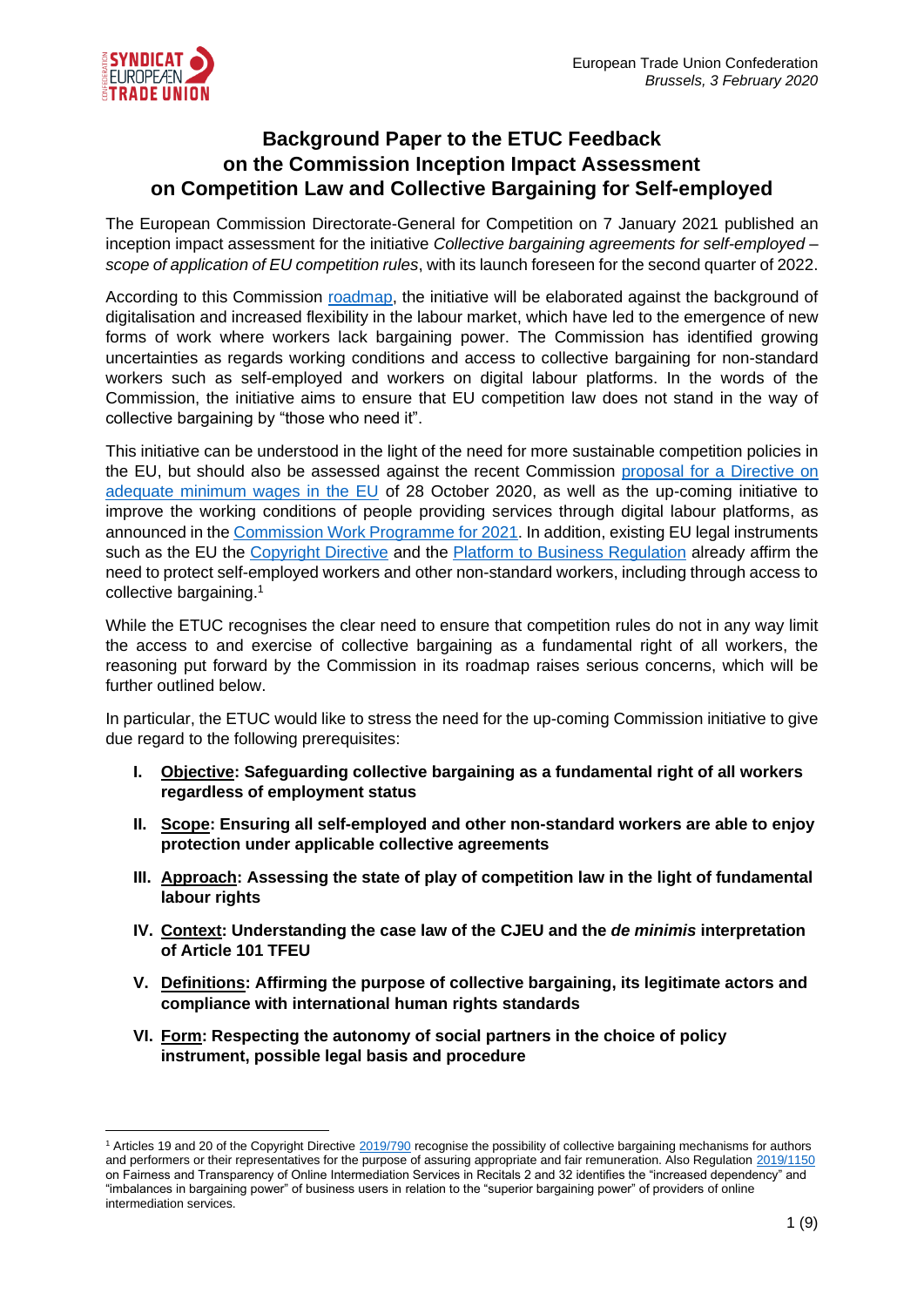

### *I. Objective: Safeguarding collective bargaining as a fundamental right of all workers regardless of employment status*

The [Charter of Fundamental Rights of the European Union](https://eur-lex.europa.eu/legal-content/EN/TXT/?uri=CELEX:12012P/TXT) guarantees the freedom of assembly and association under Article 12, and the right of collective bargaining and action as set out by Article 28. The right to collective bargaining is not in any way contradictory to the freedom to conduct a business in accordance with Article 16 of the Charter. According to its Preamble, the Charter reaffirms the rights as they result from international and European human rights obligations and case law. The EU and its Member States are bound to respect these rights and promote the principles as set out by the Charter when implementing and applying Union law.

The fundamental right to join a union is established by Article 23 of the UN Universal Declaration of [Human Rights](https://www.un.org/en/universal-declaration-human-rights/) (1948) as well as by Article 8 of the [UN International Covenant on Economic, Social](https://www.ohchr.org/EN/ProfessionalInterest/Pages/CESCR.aspx)  [and Cultural Rights](https://www.ohchr.org/EN/ProfessionalInterest/Pages/CESCR.aspx) (1966). The right to unionise is a prerequisite for sound social dialogue and collective bargaining, as recognized by relevant ILO Conventions and their respective Recommendations: the [Convention concerning Freedom of Association and Protection of the Right](https://www.ilo.org/dyn/normlex/en/f?p=NORMLEXPUB:12100:::NO:12100:P12100_ILO_CODE:C087:NO)  [to Organise,](https://www.ilo.org/dyn/normlex/en/f?p=NORMLEXPUB:12100:::NO:12100:P12100_ILO_CODE:C087:NO) No. 87 (1948); the [Convention concerning the right to Application of the Principles of](https://www.ilo.org/dyn/normlex/en/f?p=NORMLEXPUB:12100:::NO:12100:P12100_ILO_CODE:C098:NO)  [the Right to Organise and to Bargain Collectively,](https://www.ilo.org/dyn/normlex/en/f?p=NORMLEXPUB:12100:::NO:12100:P12100_ILO_CODE:C098:NO) No. 98 (1949); the [Labour Relations \(Public](https://www.ilo.org/dyn/normlex/en/f?p=NORMLEXPUB:12100:::NO:12100:P12100_ILO_CODE:C151:NO)  [Service\) Convention,](https://www.ilo.org/dyn/normlex/en/f?p=NORMLEXPUB:12100:::NO:12100:P12100_ILO_CODE:C151:NO) No. 151 (1978); and the [Collective Bargaining Convention,](https://www.ilo.org/dyn/normlex/en/f?p=NORMLEXPUB:12100:::NO:12100:P12100_ILO_CODE:C154:NO) No. 154 (1981).

At the level of the Council of Europe, the right to collective bargaining is recognised as an essential element of the freedom of assembly and association under Article 11 of the [European Convention](https://www.echr.coe.int/documents/convention_eng.pdf)  [on Human Rights](https://www.echr.coe.int/documents/convention_eng.pdf) (1950). Similarly, the [European Social Charter](https://www.coe.int/en/web/conventions/full-list/-/conventions/rms/090000168007cf93) (1961, 1996) guarantees the right to organise under Article 5 and the right to bargain collectively under Article 6.

#### *II. Scope: Ensuring all self-employed and other non-standard workers are able to enjoy protection under applicable collective agreements*

The Commission roadmap departs from the questionable aim of granting access to collective bargaining for more limited categories of self-employed workers, in particular those "in need of protection". This approach is problematic as it places emphasis on precarity, vulnerability and formal employment status as decisive elements for the enjoyment of collective bargaining, when in fact it constitutes a universal fundamental right. **Fundamental rights must not be seen as exceptions to competition rules**.

The four scenarios elaborated in the roadmap suggests limiting access to collective bargaining to only certain categories of "solo self-employed providing their own labour", as follows:

- 1) "through digital labour platforms";
- 2) "to professional customers of a certain minimum size";
- 3) "to professional customers of any size with the exception of regulated (and liberal) professions"; or
- 4) "to professional customers of any size" with "no restriction as regards the size of the counterpart" and where "counterparts would be allowed to bargain collectively too, for example across a certain sector" and to be considered also "whether public or semi-public professional associations that unite all professionals exercising regulated professions should be allowed to negotiate on behalf of their members"

"Individuals should be able to know, without complex legal or economic analyses, whether or not EU competition law prevents them from bargaining collectively. […] The impact assessment will analyze the impacts depending on whether collective agreements could take place also at sectoral level."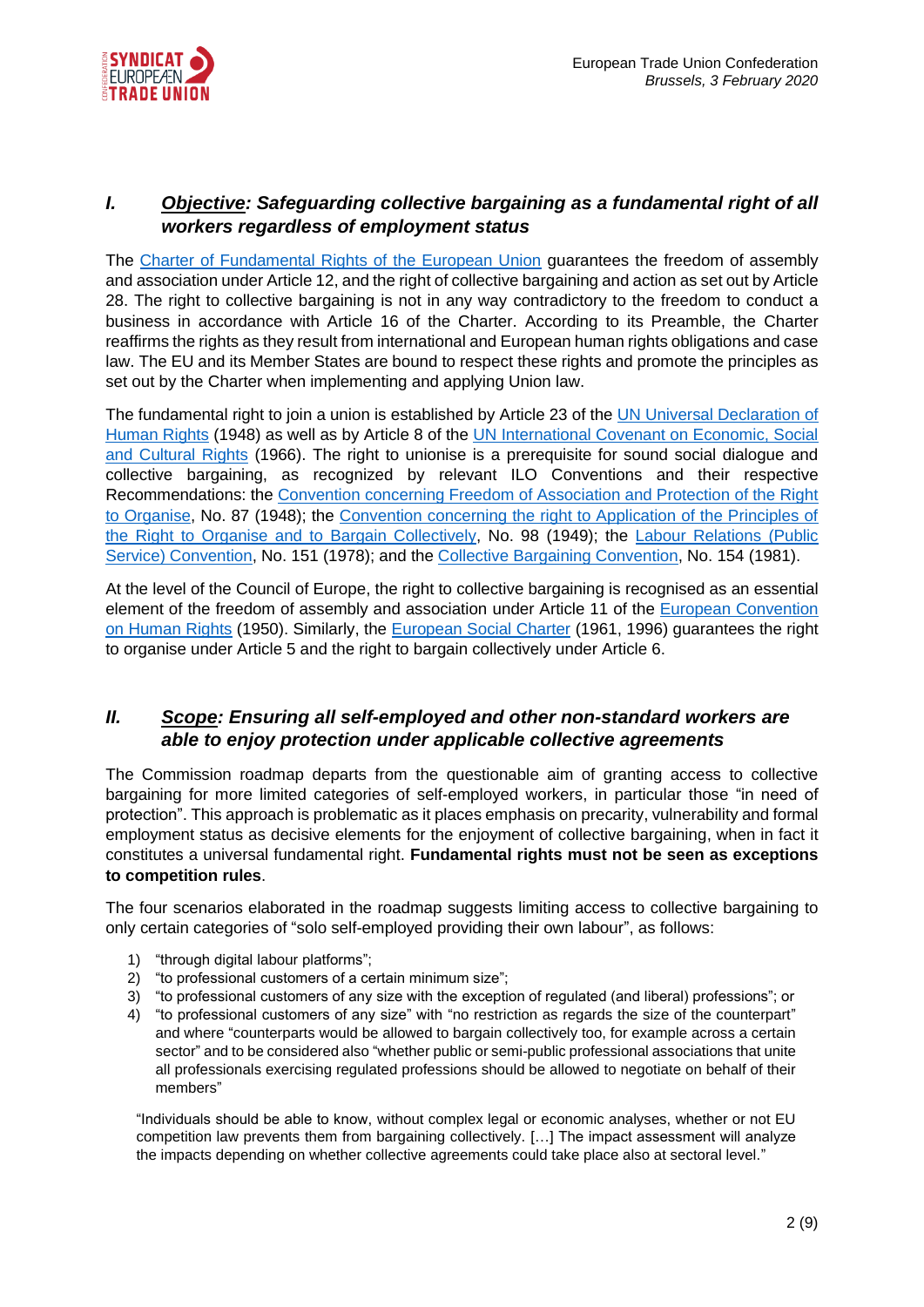

Against this background, it must be recalled that **joining a union, engaging in collective bargaining and enjoying protection under collective agreements are fundamental rights of** *all* **workers**, regardless of their status, covering not only genuine self-employed but also other nonstandard workers, including workers on digital labour platforms. Therefore, the up-coming initiative must not be limited to only certain categories of 'solo self-employed'. No legal or economic analysis should be required to exercise one's fundamental right to collective bargaining.

Any kind of exceptions under competition rules which would limit the right to collective bargaining to only certain categories of workers or make certain collective agreements subject to approval by National Competition Authorities undermine **fundamental rights, fair conditions and the autonomy of social partners**. The interpretation and application of competition rules must not in any way result in the creation of second-class workers, additional or intermediate employment categories or collective bargaining actors.

Indeed, the Commission roadmap recognises that the ILO core Convention No. 98 (1949) applies also to self-employed workers.<sup>2</sup> However, the same application holds true also for the ILO core Convention No. 87 (1948), as well as for the supplementing ILO Conventions No. 151 (1978) and No. 154 (1981). The ILO Committee on the Freedom of Association has notably in its case law held that

"by virtue of the principles of freedom of association, all workers – with the sole exception of members of the armed forces and the police – should have the right to establish and join organizations of their own choosing. The criterion for determining the persons covered by that right, therefore, is **not based on the existence of an employment relationship**, which is often non-existent, for example in the case of agricultural workers, self-employed workers in general or those who practise liberal professions, who should nevertheless enjoy the right to organize."<sup>3</sup>

According to the Committee on the Freedom of Association, this entails the obligation to ensure that "workers who are **self-employed could fully enjoy trade union rights** for the purpose of furthering and defending their interest, **including by the means of collective bargaining**".<sup>4</sup> This right for selfemployed workers to access collective bargaining has repeatedly been affirmed also by the ILO Committee of Experts on the Applications of Conventions and Recommendations. 5

Likewise, the European Court of Human Rights has held that the freedom of association under Article 11 of the Convention applies to self-employed workers.<sup>6</sup> Also the Council of Europe Committee of Social Rights has clearly affirmed that Article 6§2 of the European Social Charter grants selfemployed the right to engage in collective bargaining, concluding that

"an **outright ban on collective bargaining of all self-employed workers** would be excessive as it would run counter to the object and purpose of this provision […] Although the restriction was provided for by law and could be said to pursue a legitimate aim of ensuring effective and undistorted competition in trade with a view to protecting the rights and freedoms of others, the Committee considers that the ban was **excessive and therefore not necessary in a democratic society** in that the categories of persons included in the notion of 'undertaking' were overinclusive."<sup>7</sup>

<sup>2</sup> ILO (2012): *[Report of the Committee of Experts on the Application of Conventions and Recommendations -](https://www.ilo.org/wcmsp5/groups/public/---ed_norm/---relconf/documents/meetingdocument/wcms_174846.pdf) General Survey on [the fundamental Conventions concerning rights at work in light of the ILO Declaration on Social Justice for a Fair Globalization](https://www.ilo.org/wcmsp5/groups/public/---ed_norm/---relconf/documents/meetingdocument/wcms_174846.pdf)*. First edition, Geneva, § 209.

<sup>3</sup> ILO (2018): *[Freedom of Association Compilation of decisions of the Committee on Freedom of Association](https://labordoc.ilo.org/discovery/delivery/41ILO_INST:41ILO_V2/1253169950002676?lang=en)*. Sixth edition, Geneva, para. 387.

<sup>4</sup> ILO (2018): *[Freedom of Association Compilation of decisions of the Committee on Freedom of Association](https://labordoc.ilo.org/discovery/delivery/41ILO_INST:41ILO_V2/1253169950002676?lang=en)*. Sixth edition, Geneva, para. 1285.

<sup>5</sup> ILO (2012): *[Report of the Committee of Experts on the Application of Conventions and Recommendations -](https://www.ilo.org/wcmsp5/groups/public/---ed_norm/---relconf/documents/meetingdocument/wcms_174846.pdf) General Survey on the fundamental Conventions concerning [rights at work in light of the ILO Declaration on Social Justice for a Fair Globalization](https://www.ilo.org/wcmsp5/groups/public/---ed_norm/---relconf/documents/meetingdocument/wcms_174846.pdf)*. First edition, Geneva, § 53 and 209.

<sup>6</sup> ECtHR judgment *Vörđur Ólafsson v. Iceland*, application no. [20161/06,](https://hudoc.echr.coe.int/eng-press#{%22itemid%22:[%22003-3108513-3451798%22]}) 27 July 2010.

<sup>7</sup> European Committee of Social Rights, *Irish Congress of Trade Unions (ICTU) v. Ireland,* Complaint No[.123/2016,](https://rm.coe.int/cc-123-2016-dmerits-en/1680902999) 12 September 2018, § 40 and 98.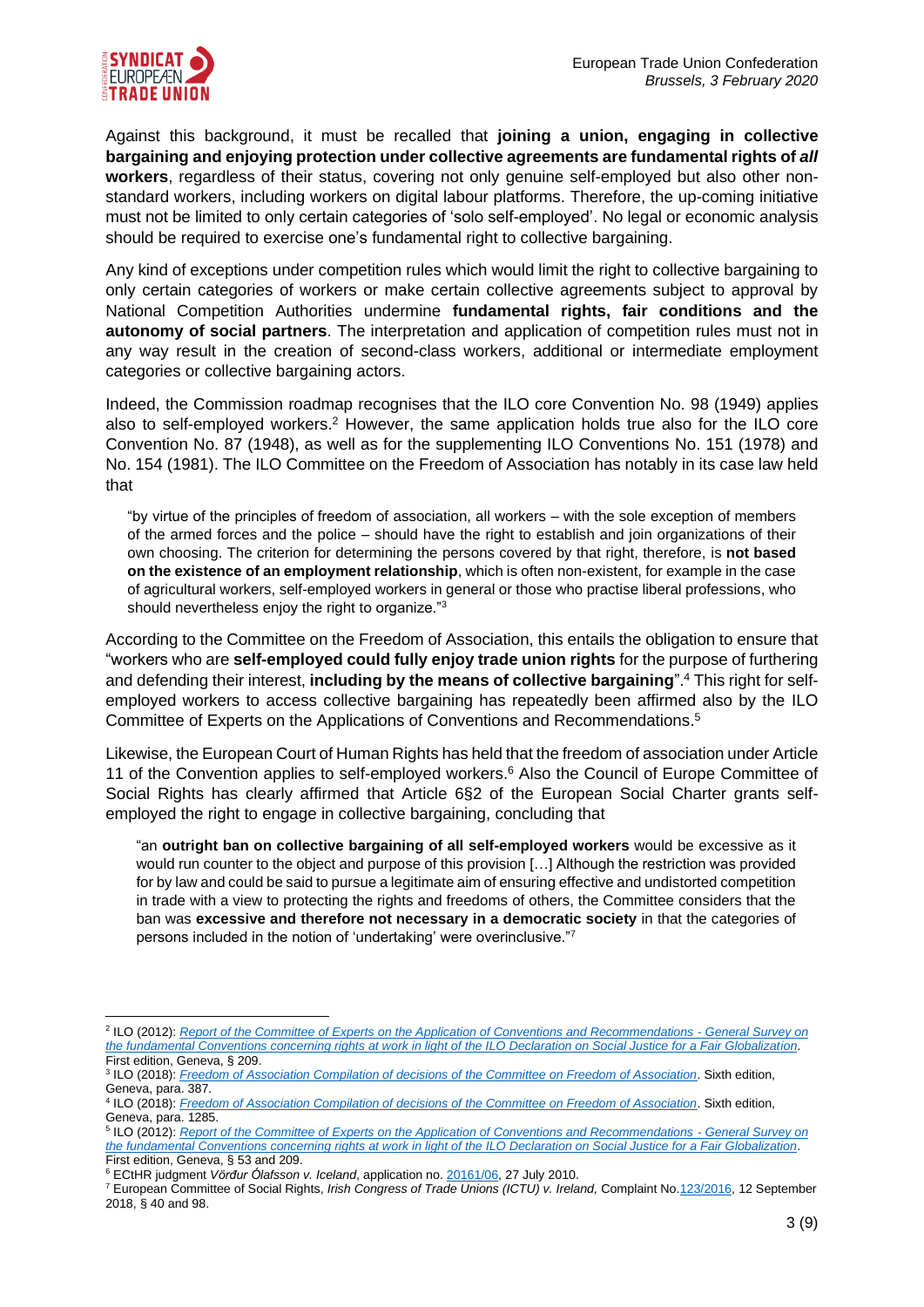

### *III. Approach: Assessing the state of play of competition law in the light of fundamental labour rights*

In its roadmap, the Commission recognises that competition law can be an obstacle for individuals who are not employees to bargain collectively to improve their working conditions: "The initiative seeks to achieve this objective by providing legal certainty about the applicability of EU competition law to collective bargaining by self-employed."

Under EU competition law, Article 101 TFEU prohibits agreements between undertakings that restrict competition. However, in the interpretation and application of competition rules an **overinclusive understanding of 'undertakings' effectively creates obstacles for selfemployed and other non-standard workers to access collective bargaining**. This observation reveals a discrepancy between the concepts of 'worker' and 'self-employed' under labour law, on the one hand, and the concepts of 'worker' and 'undertaking' under competition law, on the other hand.

This policy incoherence must be remedied by ensuring that all workers can enjoy their fundamental rights, including the right to collective bargaining. Collective agreements must not be deemed prohibited by competition rules as horizontal agreements between undertakings. **Formal employment status is not the decisive element for determining neither the scope of fundamental rights nor the applicability of competition law**.

**Fundamental rights cannot be made conditional upon competition rules**, but competition law must be interpreted in the light of fundamental rights, thereby ensuring that collective bargaining is fully excluded from the remit of Article 101 TFEU and national competition rules. The purpose of competition law is not to regulate working conditions and wages negotiated by trade unions, but anticompetitive business practices alone.

In other words, *all* **collective agreements must be considered to fall completely** *outside* **the**  scope of competition law, regardless of whether they protect employees or self-employed and other non-standard workers, including workers on digital labour platforms. In the same way as none of these workers should be considered undertakings for the purpose of competition law, **neither should trade unions organising, representing and negotiating on behalf of these workers be considered as cartels**. In this regard, it must also be recognised that collective agreements may cover both employees as well as self-employed and other non-standard workers.

Above all, collective bargaining aims to strike a fair balance by setting **minimum standards** for decent work, thereby also creating a level playing field in the market. Instead of restricting competition, collective bargaining promotes fair competition. **Wage-setting is not price-fixing**, labour is not a commodity.

### *IV. Context: Understanding the case law of the CJEU and the de minimis interpretation of Article 101 TFEU*

In its roadmap, the Commission points out that "collective bargaining between employees and employers is outside the scope of EU competition law", as held by the Court of Justice of the European Union. However, the approach taken by the Court goes further, which requires a closer examination to fully understand the current legal state of play as regards the relationship between competition law and collective bargaining. On the hand, the Court has affirmed that competition law does not apply to the labour market, while on the other hand also recognising that the binary distinction between employees and employers does not sufficiently guarantee this separation of competition and labour law. Consequently, the case law of the Court supports a more restrictive interpretation of the concept of 'undertaking' and the scope of Article 101 TFEU.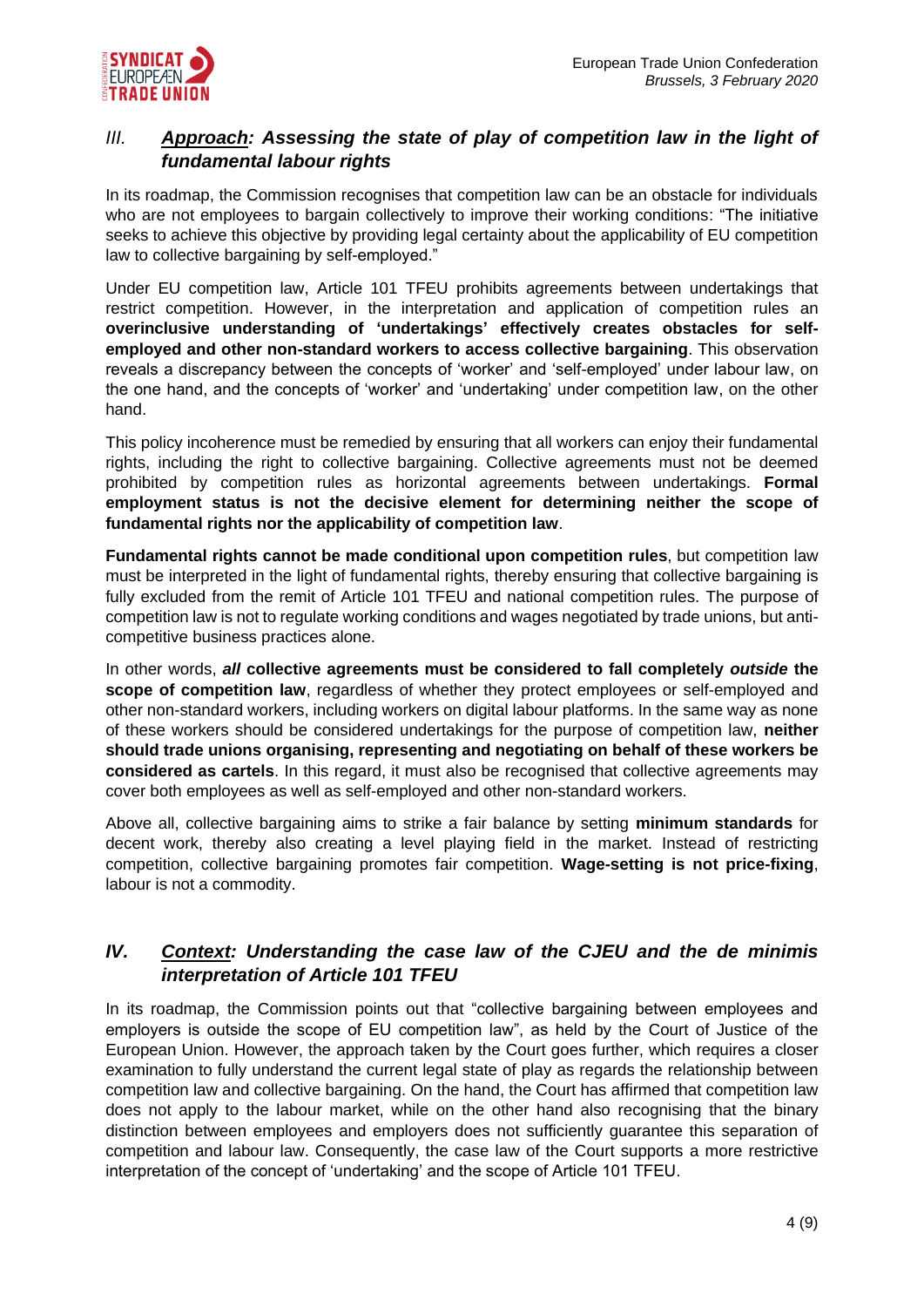

First of all, as affirmed by the CJEU in *Albany*

"the social policy objectives pursued by **such agreements would be seriously undermined** if management and labour were subject to [EU competition rules] when seeking jointly to adopt measures to improve conditions of work and employment". $8$ 

In *FNV Kunsten*, the CJEU took this conclusion one step further, affirming that Article 101 TFEU does not prevent a

"collective labour agreement from being regarded also as the result of dialogue between management and labour if the service providers, in the name and on behalf of whom the trade union negotiated, are in fact '**false self-employed**', that is to say, service providers in a situation **comparable** to that of employees." 9

In other words, the situation of the self-employed workers in question did not have to be identical, but it sufficed that the situation was *comparable*. This line of reasoning was further developed by Advocate General Wahl in his Opinion in *FNV Kunsten*, stating that

"from the perspective of a worker, there is really **no difference** if he is replaced by a less costly worker or by a less costly self-employed person" […] "**preventing social dumping** is an objective that can be legitimately pursued by a collective agreement containing rules affecting self-employed persons and that may also constitute one of the core subjects of negotiation."<sup>10</sup>

In fact, this conclusion is also supported by the case law of the ILO Committee on the Freedom of Association, stating that

"Protection against acts of anti-union discrimination would appear to be inadequate if an employer can resort to subcontracting as a means of **evading in practice the rights of freedom of association and collective bargaining**." 11

Similarly, in *Becu* the CJEU established that individual providers of labour cannot be considered as separate undertakings for the purpose of competition law when forming an integral part of another undertaking:

"It must therefore be concluded that the employment relationship which recognised dockers have with the undertakings for which they perform dock work is characterised by the fact that they perform the work in question **for and under the direction of each of those undertakings**, so that they must be regarded as 'workers' […]. Since they are, for the duration of that relationship, incorporated into the undertakings concerned and thus **form an economic unit** with each of them, dockers do not therefore in themselves constitute 'undertakings' within the meaning of Community competition law."<sup>12</sup>

As notably held by the CJEU in *Wouters*, in addition it must be recognised that

"**not every agreement** between undertakings or every decision of an association of undertakings which restricts the freedom of action of the parties or of one of them necessarily **falls within the prohibition** laid down in [Article 101(1) TFEU]. For the purposes of application of that provision to a particular case, account must first of all be taken of the overall **context** in which the decision of the association of undertakings was taken or produces its effects. More particularly, account must be taken of its **objectives**, which are here connected with the need to make rules relating to organisation, qualifications, professional ethics, supervision and liability".<sup>13</sup>

Finally, in *Pavlov* the CJEU established that although

"the Treaty contains no provisions […] encouraging the members of the **liberal professions** to conclude collective agreements with a view to improving their terms of employment and working conditions […] a

<sup>8</sup> CJEU judgmen[t C-67/96](http://curia.europa.eu/juris/document/document.jsf?text=&docid=44710&pageIndex=0&doclang=EN&mode=lst&dir=&occ=first&part=1&cid=3613638) *Albany*, 21 September 1999, § 59.

<sup>9</sup> CJEU judgement [C-413/13](http://curia.europa.eu/juris/document/document.jsf?text=&docid=160305&pageIndex=0&doclang=EN&mode=lst&dir=&occ=first&part=1&cid=3832637) *FNV Kunsten*, 4 December 2014, § 31.

<sup>10</sup> Opinion of Advocate General Wahl i[n C-413/13](http://curia.europa.eu/juris/document/document.jsf?text=&docid=157529&pageIndex=0&doclang=EN&mode=lst&dir=&occ=first&part=1&cid=3832637) *FNV Kunsten*, 11 September 2014, § 76 and 79.

<sup>11</sup> ILO (2018): *[Freedom of Association Compilation of decisions of the Committee on Freedom of Association](https://labordoc.ilo.org/discovery/delivery/41ILO_INST:41ILO_V2/1253169950002676?lang=en)*. Sixth edition,

Geneva, § 1082.

<sup>12</sup> CJEU judgment [C-22/98](http://curia.europa.eu/juris/document/document.jsf?text=&docid=44708&pageIndex=0&doclang=EN&mode=lst&dir=&occ=first&part=1&cid=248994) *Becu*, 16 September 1999, § 26.

<sup>13</sup> CJEU judgment [C-309/99](http://curia.europa.eu/juris/document/document.jsf?text=&docid=46722&pageIndex=0&doclang=EN&mode=lst&dir=&occ=first&part=1&cid=3718390) *Wouters*, 19 February 2002, § 97.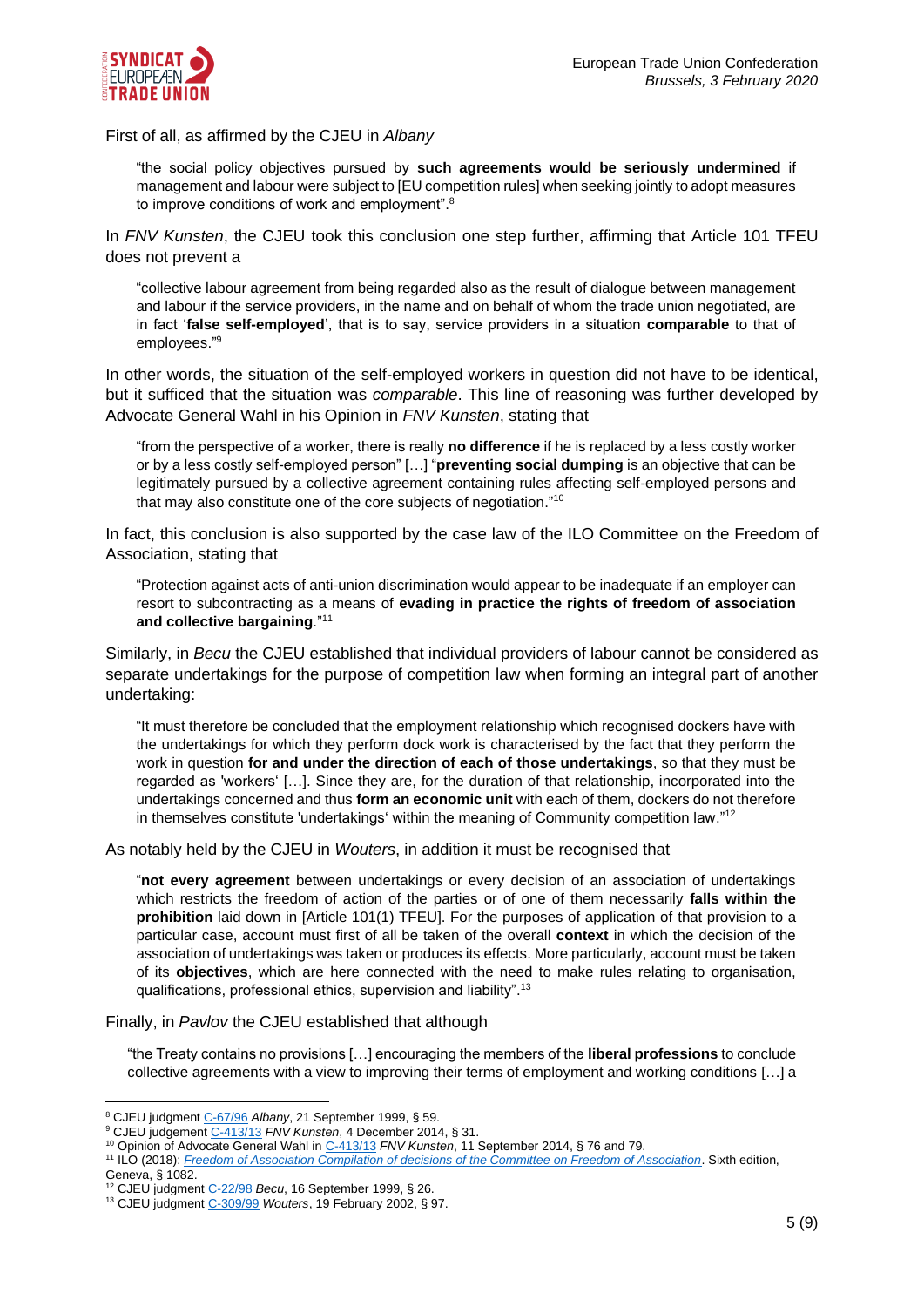

decision by the members of a profession to set up a pension fund entrusted with the management of a supplementary pension scheme **does not appreciably restrict competition** within the common market<sup>"14</sup>

The case law of the CJEU clearly supports a *de minimis* interpretation and application of Article 101 TFEU, which is further justified by the obligation to take into account the Union's fundamental values and overarching policy objectives as set out by Articles 3 TEU and 9 TFEU, including also the EU Charter of Fundamental Rights, when interpreting competition rules. As affirmed by the Court in *Iraklis*

"in respect of the **overriding reasons in the public interest** […] the European Union is not only to establish an internal market but is also to work for the **sustainable development** of Europe, which is based, in particular, on a highly competitive **social market economy** aiming at full employment and **social progress**, and it is to promote, inter alia, social protection". 15

### *V. Definitions: Affirming the purpose of collective bargaining, its legitimate actors and compliance with international human rights standards*

It is not for EU competition law to define what constitutes permissible collective agreements. Also, the definition of collective bargaining included in the Commission roadmap raises serious and specific concerns as regards its compliance with applicable human rights standards. It risks undermining not only the autonomy of social partners but also the very purpose of collective bargaining.

"For this competition law initiative, collective bargaining refers broadly to collective negotiations and/or agreements aiming at improving working conditions and not to its narrower sense under labour law."

"Neither collective negotiations/agreements concerning trading conditions (such as prices charged) to private consumers nor unilateral price fixing would be covered by this initiative. In addition, the initiative would not introduce any obligation on any of the parties to enter into such negotiations or to conclude collective agreements".

For the purpose of questioning the legitimacy of this definition, it must be recalled that **trade unions and employers as social partners** remain the only legitimate actors to engage in collective bargaining as an intrinsic element of social dialogue. Still, together with the increased flexibilization of the labour market and employer's attempt to evade obligations, trade unions more and more often also witness how individual employers refuse to bargain or by-pass trade unions by concluding 'agreements' with obscure and non-recognised organisations. Such behaviours contribute to social dumping through substitution, triggering a race to the bottom as regards workers' rights and their working conditions. Any Commission initiative envisaged by this roadmap must not legitimise in any way company ('yellow') unions under the influence of employers, solidarist associations, wage-fixing practices between employers, 'workers' forums' or so called 'charters of good work' one-sidedly established by some digital labour platforms.

The **prerogative of trade unions** when it comes to engaging in collective bargaining and concluding collective agreements is notably affirmed by the case law of the ILO Committee on the Freedom of Association:

"the term 'collective agreements' means all agreements in writing regarding working conditions and terms of employment concluded **between an employer, a group of employers or one or more employers organisations, on the one hand, and one or more representative workers organisations**, or, in the absence of such organisations, the representatives of the workers duly elected and authorised by them in accordance with national laws and regulations, on the other. In this respect, the Committee has emphasized that the said Recommendation stresses the role of **workers** 

<sup>14</sup> CJEU judgment [C-180/98 to C-184/98](http://curia.europa.eu/juris/document/document.jsf?text=&docid=45608&pageIndex=0&doclang=EN&mode=lst&dir=&occ=first&part=1&cid=3719270) *Pavlov*, 12 September 2000, § 69 and 97.

<sup>15</sup> CJEU judgment [C-201/15](http://curia.europa.eu/juris/document/document.jsf?text=&docid=186481&pageIndex=0&doclang=EN&mode=lst&dir=&occ=first&part=1&cid=3667168) *Iraklis*, 21 December 2016.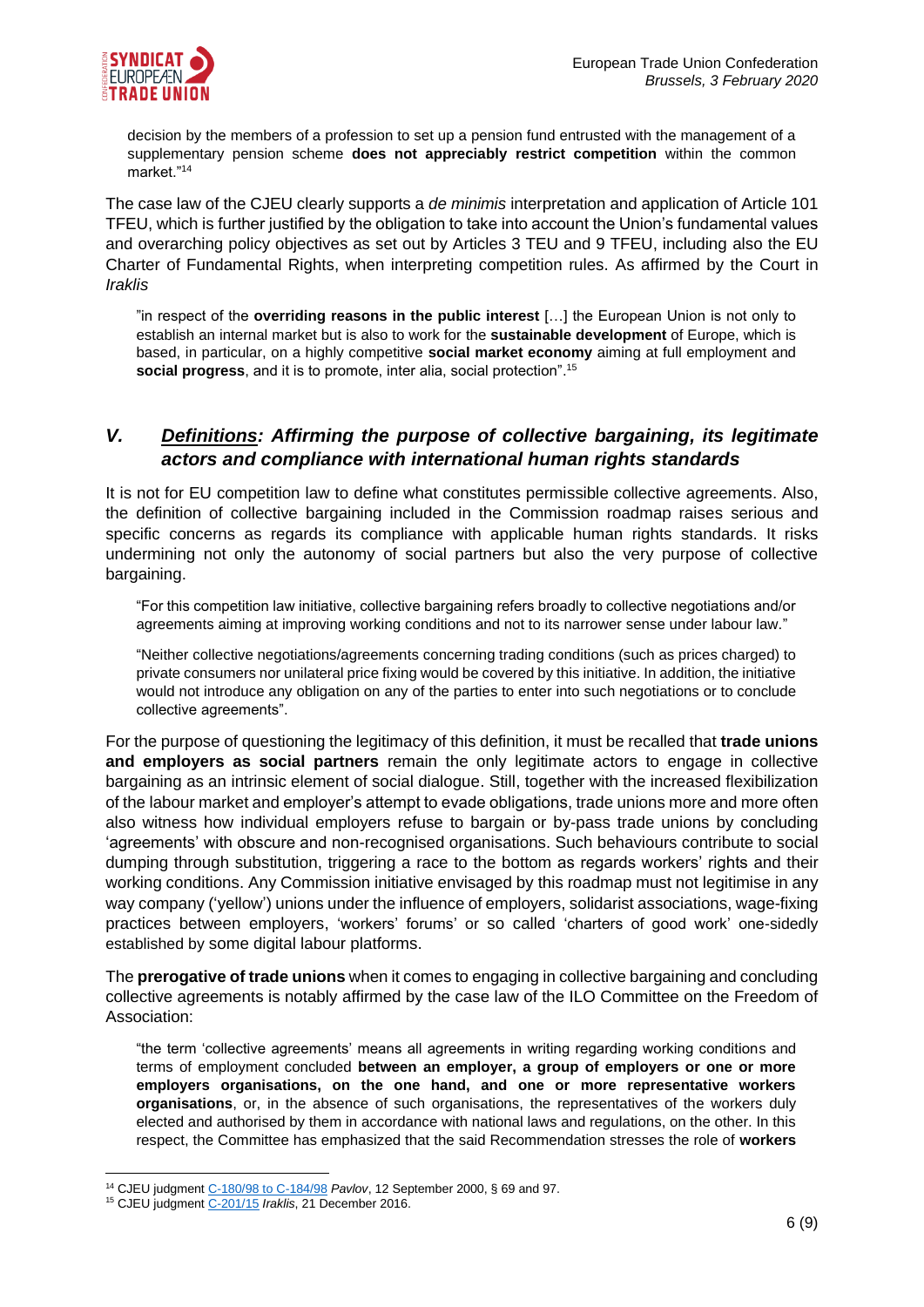

**organizations as one of the parties in collective bargaining**. Direct negotiation between the undertaking and its employees, by-passing representative organizations where these exist, might in certain cases be detrimental to the principle that negotiation between employers and organizations of workers should be encouraged and promoted." (§ 1344)

"**Collective agreements with the non-unionized workers should not be used to undermine the rights of workers belonging to the trade unions**." (§ 1347)

"Recalling the importance of the **independence of the parties in collective bargaining**, negotiations should not be conducted on behalf of employees or their organizations by bargaining representatives appointed by or under the domination of employers or their organizations" (§ 1214)

"The necessary legislative and other measures should be taken to **guarantee that solidarist associations do not get involved in trade union activities**" (§ 1223)

"**Protection** must be ensured **against any acts of interference by employers** designed to promote the establishment of workers organizations under the domination of an employer" (§ 1224)

"Since **solidarist associations** are financed partly by employers, are comprised of workers but also of senior staff or personnel having the employers confidence and are often started up by employers, they **cannot play the role of independent organizations in the collective bargaining process,** a process which should be carried out between an employer (or an employers' organization) and one or more workers organizations totally independent of each other" (§ 1227)

"The Committee has recalled that legislative or other measures have to be taken in order to **ensure that organizations that are separate from trade unions do not assume responsibility for trade union activities**" (§ 1230). 16

Consequently, for the purpose of ensuring that the EU legal framework complies with applicable human rights standards, respects the autonomy of social partners and promotes **collective bargaining**, this prerogative must be understood as genuine and balanced negotiations between **organised, representative and recognised social partners** in accordance with national laws and traditions. In addition to Article 28 of the EU Charter of Fundamental Rights, also Article 152 TFEU affirms that

"The Union **recognises and promotes the role of the social partners** at its level, taking into account the diversity of national systems. It shall facilitate dialogue between the social partners, **respecting their autonomy**."

Furthermore, the concept of **collective bargaining** has been elaborated on also by the CJEU in its case law concerning the tensions between competition law and collective agreements. Notably in *Albany*, the Court established that a legitimate collective agreement

"First […] derive[s] from **social dialogue** […] and is the outcome of collective negotiations between organisations representing employers and workers"

"Second […] as far as its purpose is concerned, that agreement […] contributes directly to **improving** one of their **working conditions**". 17

In addition to the requirement of involving legitimate bargaining actors, the improvement of working conditions has also been affirmed as a fundamental element of collective bargaining according to the case law of the ILO Committee on the Freedom of Association:

"**trade unions** should have the right, through collective bargaining or other lawful means, to seek to **improve the living and working conditions** of those whom the trade unions represent. The public authorities should refrain from any interference which would restrict this right or impede the lawful exercise thereof."

<sup>16</sup> ILO (2018): *[Freedom of Association Compilation of decisions of the Committee on Freedom of Association](https://labordoc.ilo.org/discovery/delivery/41ILO_INST:41ILO_V2/1253169950002676?lang=en)*. Sixth edition, Geneva, § 1344, 1347, 1214, 1223, 1224, 1227 and 1230.

<sup>17</sup> CJEU judgment [C-67/96](http://curia.europa.eu/juris/document/document.jsf?text=&docid=44710&pageIndex=0&doclang=EN&mode=lst&dir=&occ=first&part=1&cid=3613638) *Albany*, 21 September 1999, § 62-63.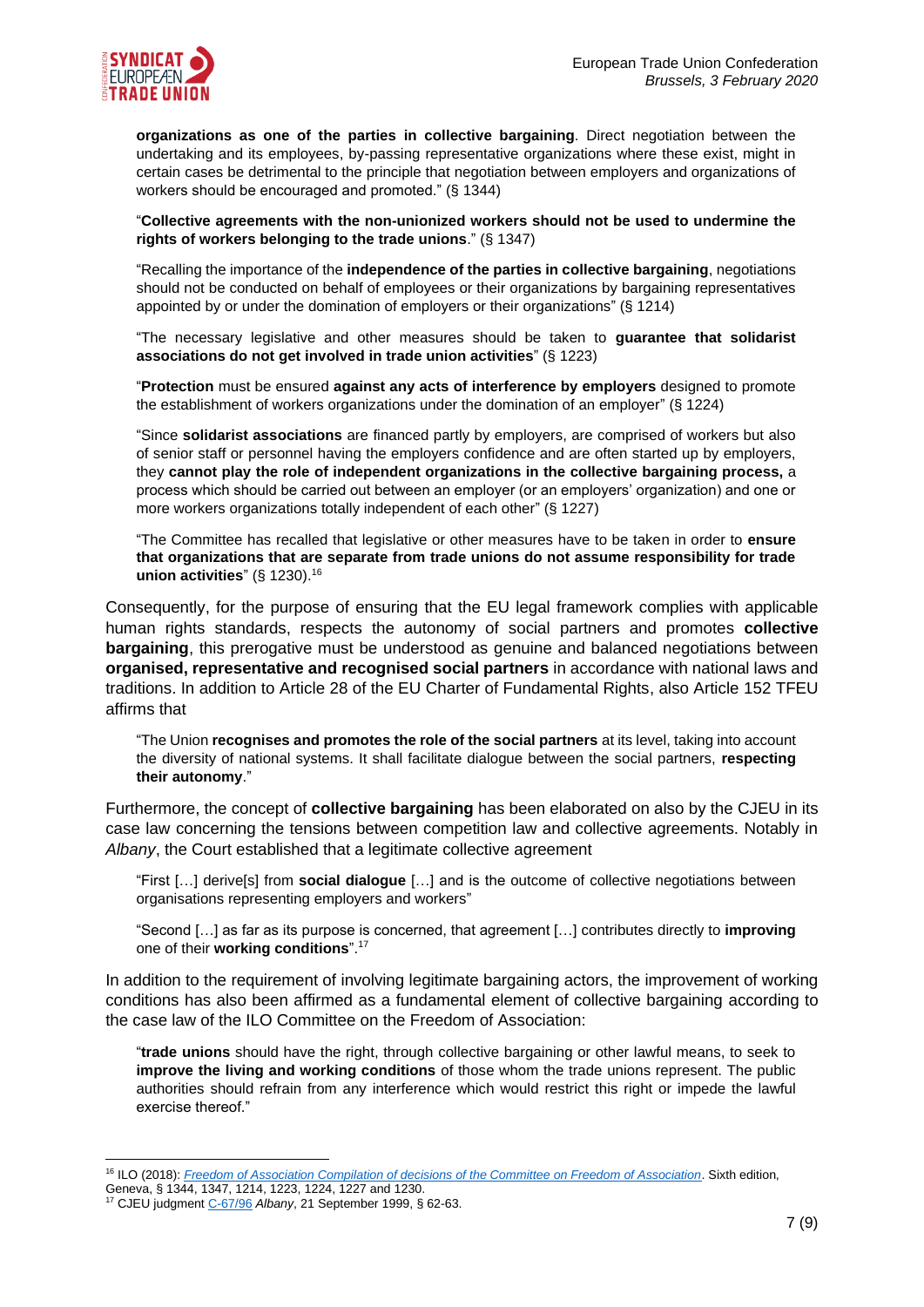

"One of the main objectives of workers in exercising their right to organize is to **bargain collectively their terms and conditions of employment**. Provisions which ban trade unions from engaging in collective bargaining therefore unavoidably frustrate the **main objective and activity for which such unions are set up**. This is contrary not only to Article 4 of Convention No. 98 but also Article 3 of Convention No. 87 which provides that **trade unions shall have the right to exercise their activities** and formulate their programmes in full freedom." 18

## *VI. Form: Respecting the autonomy of social partners in the choice of policy instrument, possible legal basis and procedure*

Finally, the alternatives put forward by the Commission when it comes to the choice of policy instrument, possible legal basis and procedure raise serious concerns in relation the obligation to respect the autonomy of social partners as enshrined in the Treaties. According to the roadmap

"the Commission will consider different policy options that may be implemented through a Council Regulation or a Commission Communication".

"If the initiative leads to a legislative instrument, the legal basis for this initiative could be Article 103(2)c of the Treaty. The initiative thus falls within the scope of the EU competition policy, which, pursuant to Article 3(1)(b) of the Treaty, is an area of exclusive competence of the EU."

"Besides targeted consultation meetings (also with social partners), the Commission will launch an open public consultation as part of the impact assessment process (foreseen for the first half of 2021)."

It must be recalled that **collective bargaining pertains to social policy and is the exclusive competence of social partners**. It is an **intrinsic element of social dialogue** and should not be dealt with directly by an open public consultation. Any Commission consultation in relation to social policy issues should respect the obligation of a dedicated social partner consultation as set out in Articles 151 to 155 TFEU, providing amongst others that

"The Union and the Member States, having in mind **fundamental social rights** such as those set out in the **European Social Charter signed at Turin** on 18 October 1961 and in the **1989 Community Charter of the Fundamental Social Rights of Workers**, shall have as their objectives the promotion of employment, improved living and working conditions, so as to make possible their harmonisation while the improvement is being maintained, proper social protection, **dialogue between management and labour**, the development of human resources with a view to lasting high employment and the combating of exclusion." (Article 151 TFEU)

"The Commission shall have the task of **promoting the consultation of management and labour** at Union level and shall **take any relevant measure to facilitate their dialogue** by ensuring balanced support for the parties." (Article 154.1 TFEU)

Likewise, the Commission has committed to the [European Pillar of Social Rights](https://ec.europa.eu/commission/sites/beta-political/files/social-summit-european-pillar-social-rights-booklet_en.pdf) and its Principle 8 on social dialogue and involvement of workers, notably stating that

"The social partners shall be **consulted on the design and implementation of economic, employment and social policies** according to national practices. They shall be **encouraged to negotiate and conclude collective agreements** in matters relevant to them, while **respecting their autonomy** and the right to collective action. Where appropriate, agreements concluded between the social partners shall be implemented at the level of the Union and its Member States."

"Support for increased capacity of social partners to **promote social dialogue** shall be encouraged."

For all these reasons, using a competition legal base to address issues relating to working conditions would be unacceptable, as any EU initiative in relation to collective bargaining must respect the Treaty-based procedure for social partner consultation.

<sup>18</sup> ILO (2018): *[Freedom of Association Compilation of decisions of the Committee on Freedom of Association](https://labordoc.ilo.org/discovery/delivery/41ILO_INST:41ILO_V2/1253169950002676?lang=en)*. Sixth edition, Geneva, § 1232 and 1234.